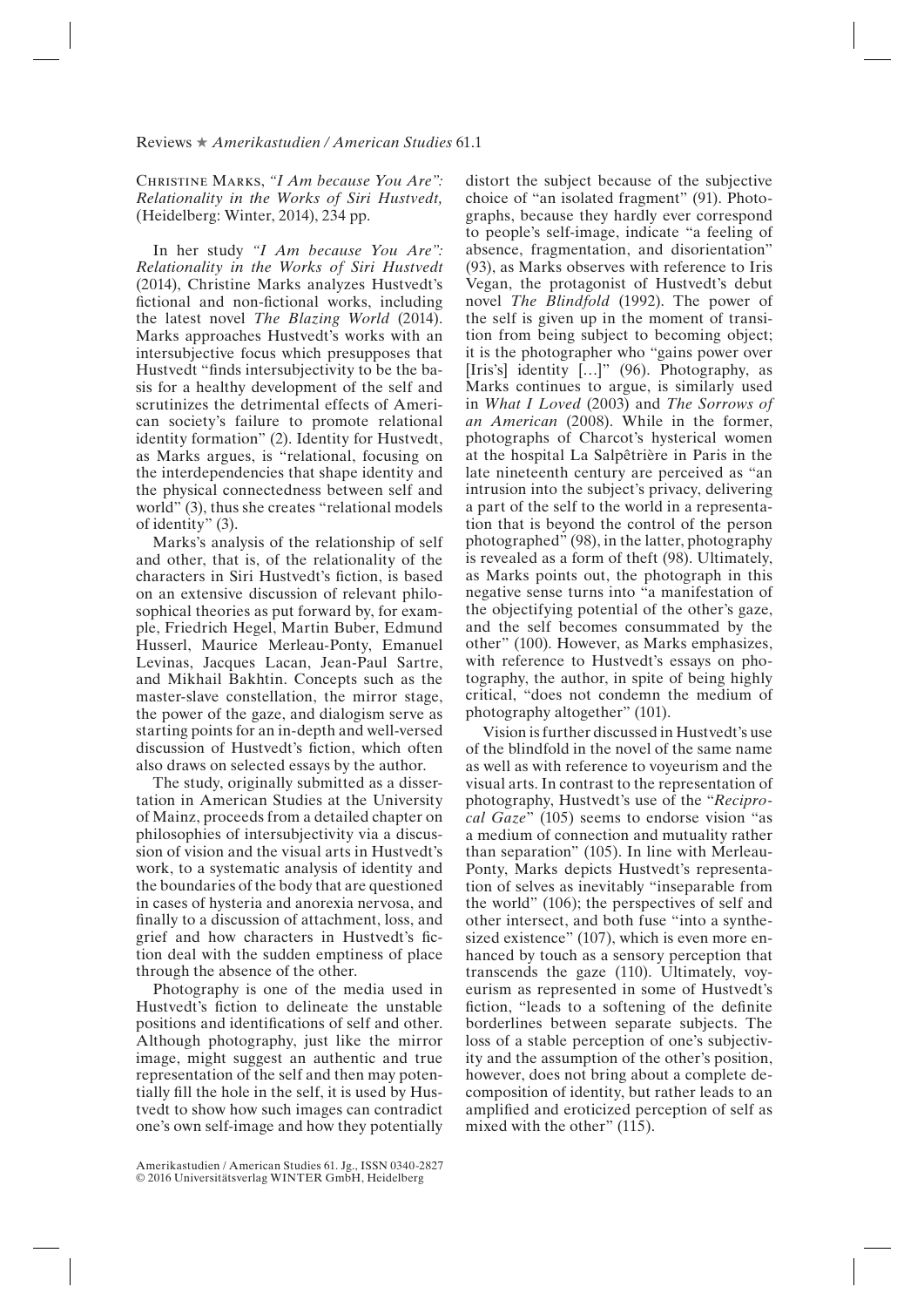Similarly, Hustvedt's notion of art is embedded and only exists in intersubjectivity. As Marks shows, for Hustvedt, "art happens in the moment when it is perceived"; it enters "a dialogical relation with its recipient […]" (117). Marks continues to elaborate on the "dialogical exchange" (119) between artist and spectator/observer, and this exchange is always also "determined by the symbolic order of language and by personal experience" (122). Bill Wechsler's paintings in *What I Loved*, in particular his *Self-Portraits*, are shown as mixing identities and as gradually giving way to other media such as the flm camera (128).

In another main chapter, Marks focuses on the phenomena of hysteria and anorexia nervosa as instances of the self's negotiations of bodily boundaries that are constitutional to the self but also permeable and unstable. Both phenomena are considered disorders that signify, as Marks sees it, "a disconnection between self and other" (133) but in opposite ways. While the hysteric seems to give up any boundaries between self and other, the anorexic attempts to preserve "a pure and uncontaminated self" (135) by rejecting any form of mixing through the intake of food. In contrast, Marks uses Hustvedt's position on pregnancy as an example of a unity of self and other to which human beings constantly strive to return (139).

The history of hysteria, with its origins in Hippocrates's *On the Disease of Women*, has given way to "'conversion disorder[s]'" (143) and is, today, no longer considered a typically female disease. As Hustvedt argues in *What I Loved*, hysteric patients imitated the epileptic seizures of other patients who were also put into insane asylums in the nineteenth century. Thus, hysteria is seen as the imitator of other diseases (145) and "is invariably tied to its cultural surroundings" (145). Taking this idea of hysteria to an extreme, all human imitative actions, for example the unconscious imitation of a writing style, as the narrator in *What I Loved* shows, could be considered cases of hysteria. The hysterics whom Bill Wechsler uses in his art furthermore reveal the "objectifcation of the female patient" through the "cruelty of the male gaze" (149) and the doctor's appropriation of these bodies as if they were works of art (149). In this context, the skin as the dividing line between inside and outside is turned into a blank slate by the medical profession only to be then flled with a text literally written by the doctor (151) who, thus, completes a Pygmalionlike act (152).

In contrast to hysterics, anorexics attempt to keep the mind-body split intact because they feel they have control over their mind but not their body. To her analysis of Hustvedt's representation of anorexics, Marks applies Bakhtin's theory of the grotesque in which the biological and the aesthetic merge. While for Bakhtin, eating transgresses body boundaries and constitutes a "triumphant moment of overcoming the world" (160), Hustvedt's anorexic characters' eating habits are pathological in their consideration of the intake of food as "a moment of contamination and powerlessness" (160) and in their subsequent need to seal "off the self from the world" (161). Marks also successfully applies Julia Kristeva's theory of the abject to her discussion of the anorexic's loathing of food as a form of abjection (163). As Marks concludes, the anorexic in this context considers "food" as "a contagion invading the inside" (164) and, thus, "a threat to her identity" (165). The body, according to Michel Foucault's theory of biopolitics, becomes "a site of discursive struggle" (166), and the anorexic identity denies "Hustvedt's ideal of a reciprocal exchange between self and other" (170).

Marks's fnal chapter zooms in on issues of attachment, loss, and grief as inevitable features in intersubjectivity. As Marks points out, in Hustvedt's fction many of the characters suffer from the loss of people that are dear to them whether through death or abandonment. For Hustvedt, as Marks shows, the mother-child relationship is crucial in the formation of intersubjectivity. With the help of D.W. Winnicott's psychoanalytic work and John Bowlby's attachment theory, Marks analyzes Hustvedt's characters' experiences of separation and attachment that run counter to early childhood phenomena such as the mother as mirror for the child. As Marks concludes, a child's "defective self-other relations at an early age" (187) can have severe repercussions once it grows up (as the character Mark reveals in *What I Loved*). The death of a beloved person is also the death of one part of the self that is intimately engaged with the other, as Leo and Erica in *What I Loved* and Erik in *Sorrows* experience.

Marks's conclusion draws on Hustvedt's knowledge of recently discovered so-called mirror neurons which demonstrate "that human beings mirror each other's action in their